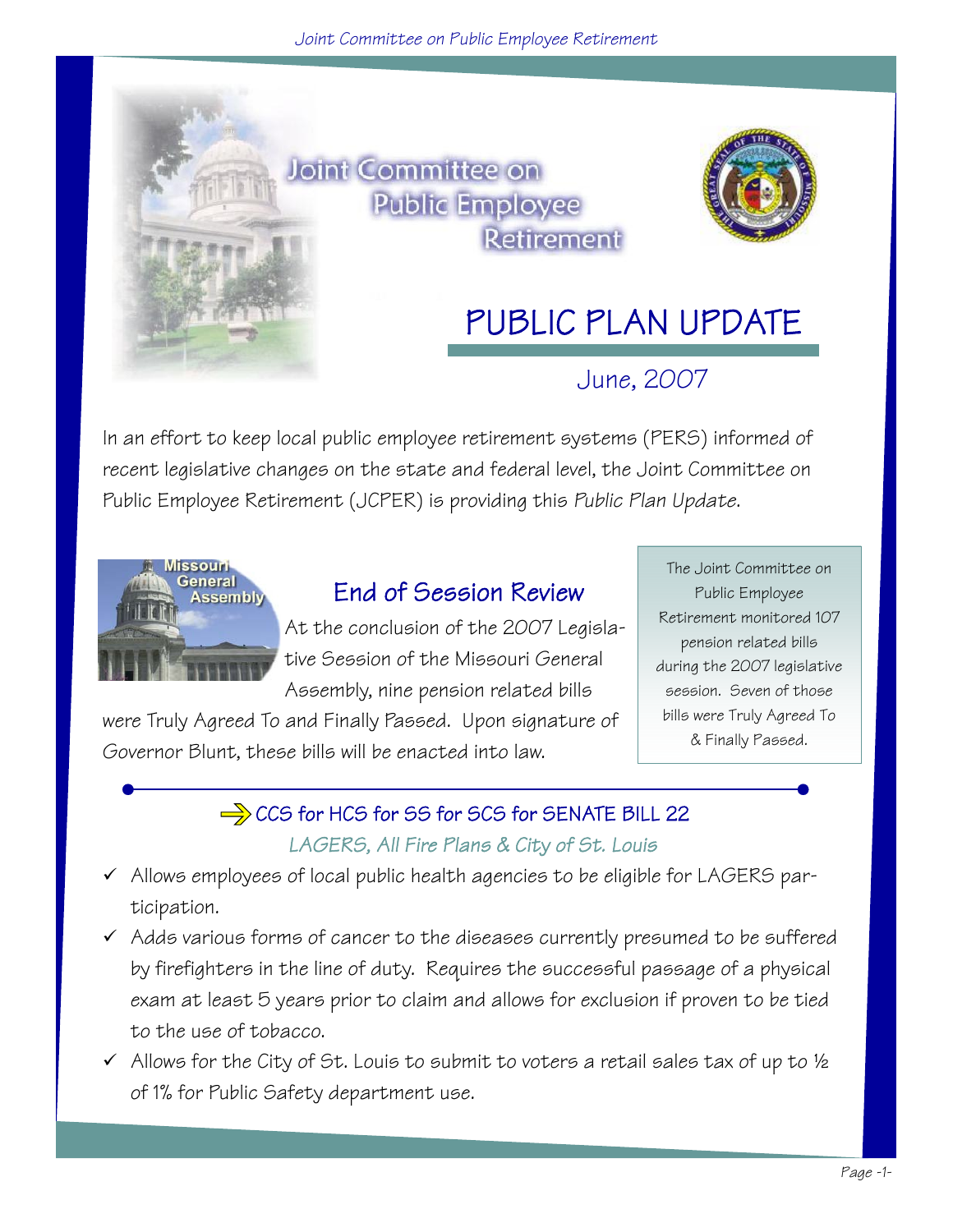### $\Rightarrow$  HCS for SENATE BILL 127

#### *MoDOT & Patrol Employees Retirement System*

- $\checkmark$  Allows non-uniform members of the MPERS system to purchase up to 4 years of prior service as non-federal full-time public employees in the State of Missouri. Previously applicable to uniformed MPERS members only.
- $\checkmark$  Requires an additional retiree member on the MPERS Board of Trustees with one retiree member elected by the retired members of MoDOT and one retiree member elected by retired members of the Highway Patrol.

### $\Rightarrow$  SENATE BILL 172

#### *Kansas City Police & Kansas City Civilian Police Employees Retirement Systems*

- $\checkmark$  Police Employees: Members who retired under the 2% benefit formula and those retired prior to 08/28/01 under permanent disability provisions, shall be made consultants and will receive an additional equalizing supplement of \$10 monthly. Survivors shall be eligible. The retirement board may provide cost of living adjustments to this benefit annually not to exceed 25% of the member's base pension. The board shall adopt rules relative to annual adjustments of supplemental benefit.
- $\checkmark$  Civilian Employees: Members retiring on or after 08/28/07 shall receive a \$50 monthly supplemental benefit providing the member has obtained 15 years of service or is retired under disability provisions. This benefit may be adjusted at the discretion of the retirement board.



"Does my retirement plan make me complacent? I see no evidence of that."

**When you see some people work you wonder what they'll do in retirement.** 

**- Unknown Wise Person**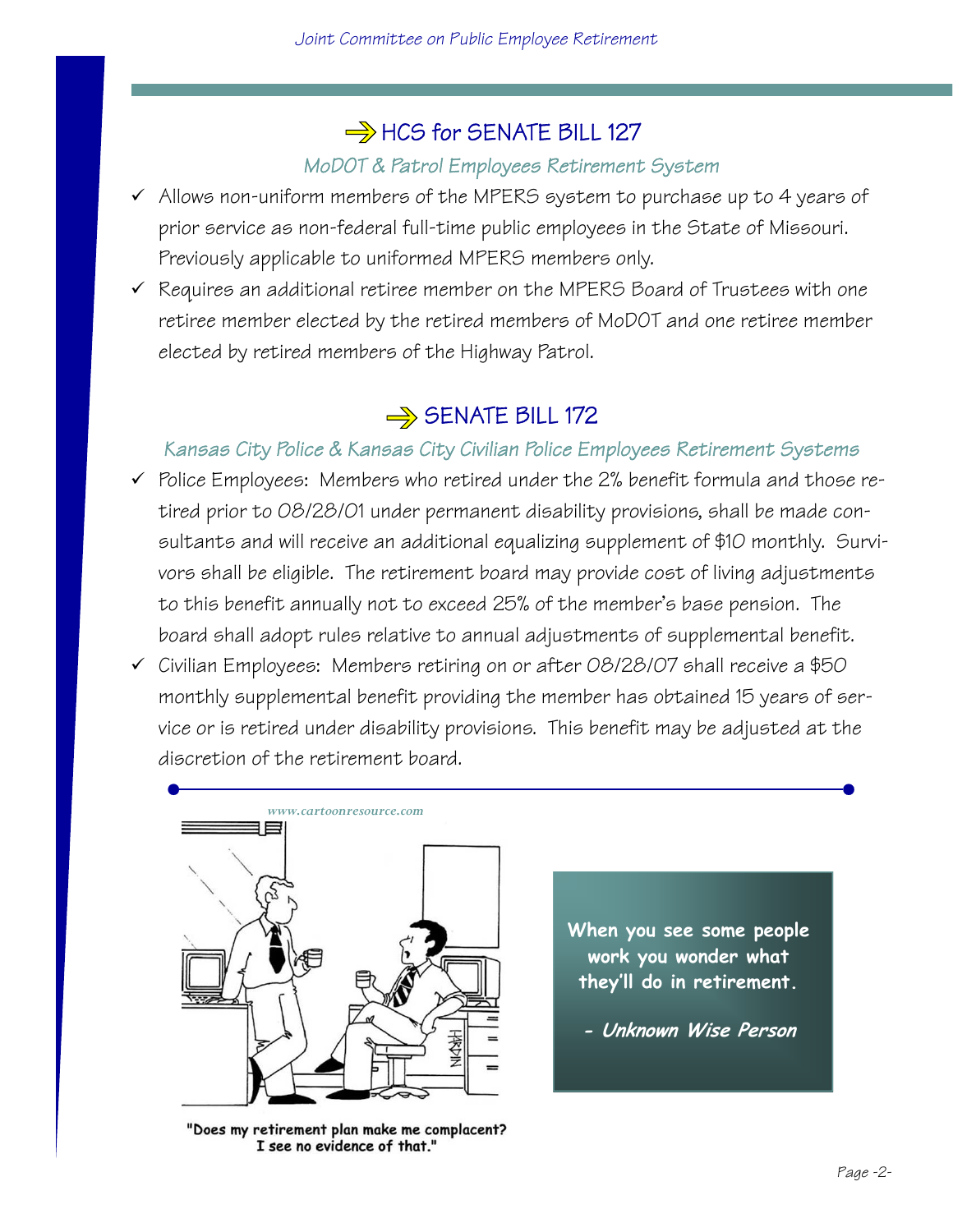### $\Rightarrow$  CCS #2 for HCS #2 for SENATE BILL 406

- $\checkmark$  Omnibus Retirement Legislation affecting Missouri State Employees Retirement System (MOSERS), MoDOT and Patrol Employees' Retirement System (MPERS), Public School Retirement System (PSRS), Public Education Employees' Retirement System (PEERS), St. Louis Public School Retirement System, Fire Protection Districts, County Employees' Retirement Fund (CERF), Kansas City Police & Civilian Police Employees' Retirement Systems, and All Public Plans. Certain provisions include:
	- Effective plan year 2009, Missouri Consolidated Health Care Plan (MCHCP) is required to offer a High Deductible Health Plan (HDHP) in conjunction with a Health Savings Account (HSA) to state employees and public entity employees in addition to plans already offered.
	- Enables retired MCHCP members to add an eligible spouse or dependent child within 60 days of loss of dependent's group coverage due to termination of employment or termination of group coverage by dependent's employer provided coverage was in place for 12 consecutive months prior to loss.
	- Establishes a medical trust fund for state retiree health care liabilities (OPEB).
	- Transfers administration of the state employees deferred compensation program from the Commission to MOSERS.
	- Extends 25 & Out retirement option for PSRS and PEERS members to 2013.
	- Extends 2.55% multiplier for PSRS members retiring with 31 or more years of service to 2013.
	- Permits Juvenile Officers in single county circuits to receive service credit prior to 7/1/99.
	- Allows single and multi-county circuits to receive service credit for prior grant funded service.

### MAPERS CONFERENCE

 The Missouri Association of Public Employee Retirement Systems (MAPERS) will hold their annual conference on July 10-13, 2007 at the Lake of the Ozarks. This conference is designed to educate public pension plan boards of trustees, administrators and membership on relevant issues facing the public pension world today. The JCPER staff will provide an educational session on Tuesday, July 10th addressing public plan reporting, public disclosure and the newly passed pension reform provisions affecting Missouri's public plans.

More inf[ormation regarding t](http://www.momapers.com/)his conference can be accessed at the MAPERS website, www.momapers.com or by calling 866-462-7377.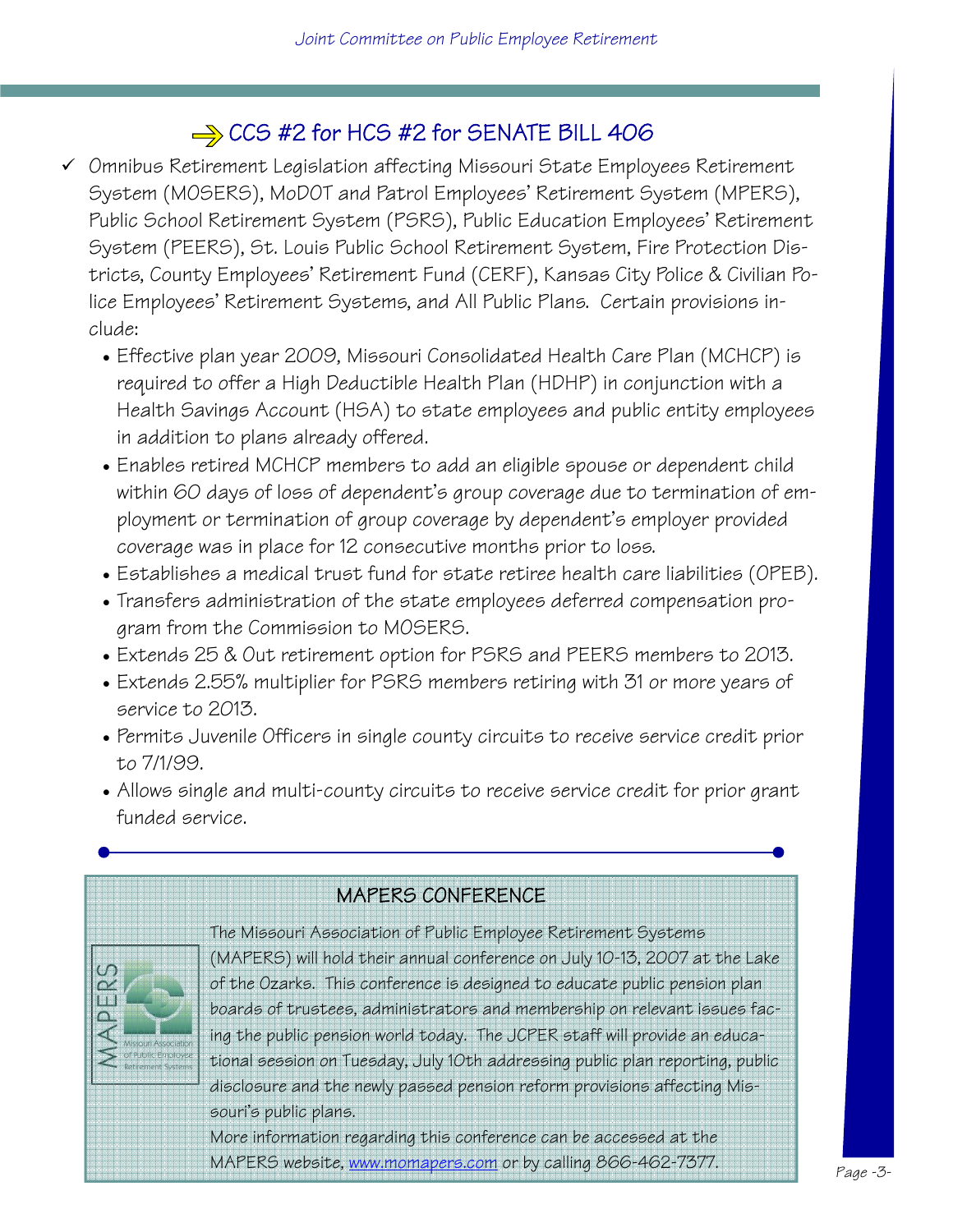### SCS for HOUSE BILL 41

*St. Louis Police* 

 $\checkmark$  Repeals outdated special advisor provisions related to St. Louis Police Department.

# $\Rightarrow$  SS #2 for SCS for HCS for [HOUSE BILL 444, 217, 225, 239, 243, 297, 402 & 172](http://www.house.mo.gov/bills071/biltxt/truly/HB0444T.HTM)

#### *Social Security / All Plans*

- $\checkmark$  Beginning 1/1/07, a state income tax deduction for Social Security Benefits, Social Security Disability Benefits, and public pension benefits for those age 62 and older.
- $\checkmark$  This deduction will be phased in over a 6 year period with the first year phase-in of 20% to increase annually 15% until fully implemented in 2012.
- $\checkmark$  Income guidelines enable a single taxpayer with an adjusted gross income of \$85,000 or less or a married taxpayer filing a combined return with an adjusted gross income of \$100,000 or less to qualify for the maximum deduction. If the adjusted gross income exceeds the maximum allowed, the deduction will decrease by \$1 for every dollar in excess of the maximum.
- $\checkmark$  For taxpayers receiving both a Social Security benefit and a public pension benefit, the deduction associated with the public pension benefit will be decreased by \$1 for every dollar of Social Security Benefits received.

### $\Rightarrow$  SCS for HCS for HOUSE BILL 795 *City of St. Louis*

 $\checkmark$  Allows for the City of St. Louis to submit to voters a retail sales tax of up to 1/2 of 1% for Public Safety department use.

> **There are a lot of books telling you how to manage when you retire. What most people want is one that'll tell them how to manage in the meantime.**

> > **-Unknown wise person**



*Page -4-*  "Looks like Bob opted for early retirement."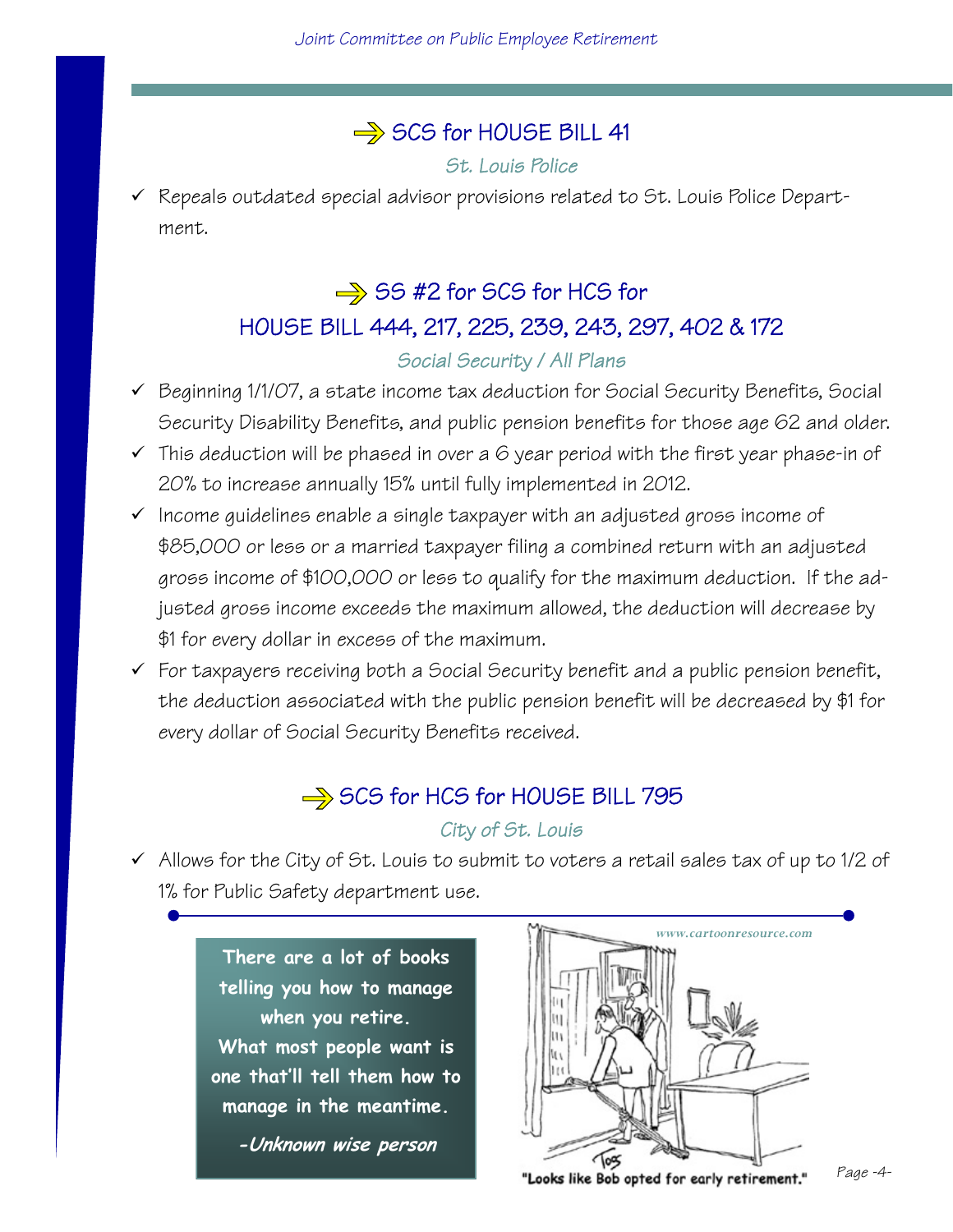### PENSION REFORM PROVISIONS PASSED IN 2007 LEGISLATIVE SESSION

Senator Jason Crowell (S-27), JCPER and Senate Pensions Committee Chairman, sponsored pension reform provisions during the 2007 legislative session. These provisions were based on private pension reform legislation passed in 2006 on the federal level. With the passage of pension reform, Missouri becomes the first state to adopt pension reform provisions to assure the long-term sustainability of Missouri's public pension plans. Provisions include:

#### PLAN FUNDING

- **Prohibition of new benefit enhancements including COLAs and DROPs for plans less than** 80% funded
- $\blacktriangleright$  Plans greater than 80% funded may adopt a benefit increase provided the funded ratio remains above 75% after adoption
- $\blacktriangleright$  New benefit increases to be amortized over 20 years
- Plans less than 60% funded shall have actuary prepare an accelerated contribution schedule
- $\blacktriangleright$  Plans less than 60% funded that have not received 100% of the required contribution for 5 successive plan years and have experienced a descending funded ratio for 5 successive plan years shall have state funds withheld (PSRS and PEERS are excluded from this provision)
- $\blacktriangleright$  Reduces amortization period associated with unfunded accrued liabilities to a maximum of 30 years as recommended by the Governmental Accounting Standards Board (GASB)

#### FIDICUARY RESPONSIBILITY AND EDUCATION

- $\blacktriangleright$  Prohibits boards members from receiving gains or profit from any fund or plan transac-
- **tion**ns La MacMostertian  $\blacktriangleright$  Prohibits board members from accepting political contributions or compensation to influence action with respect to plan investments
- $\blacktriangleright$  Retirement benefits forfeited upon conviction of a plan-related felony after 8/28/07
- $\blacktriangleright$  Requires plan to implement an education program for new board members, including fiduciary responsibility and sunshine law requirements
- $\triangleright$  Requires board members having served 1 or more years to attend at least 2 continuing education programs annually

#### FIRE PROTECTION DISTRICT RETIREMENT PLANS

Requires fire protection districts administering their own retirement plan to establish a separate 5 member pension board consisting of two firefighters selected by district board from a pool of 3 elected by membership and 3 fire protection board members